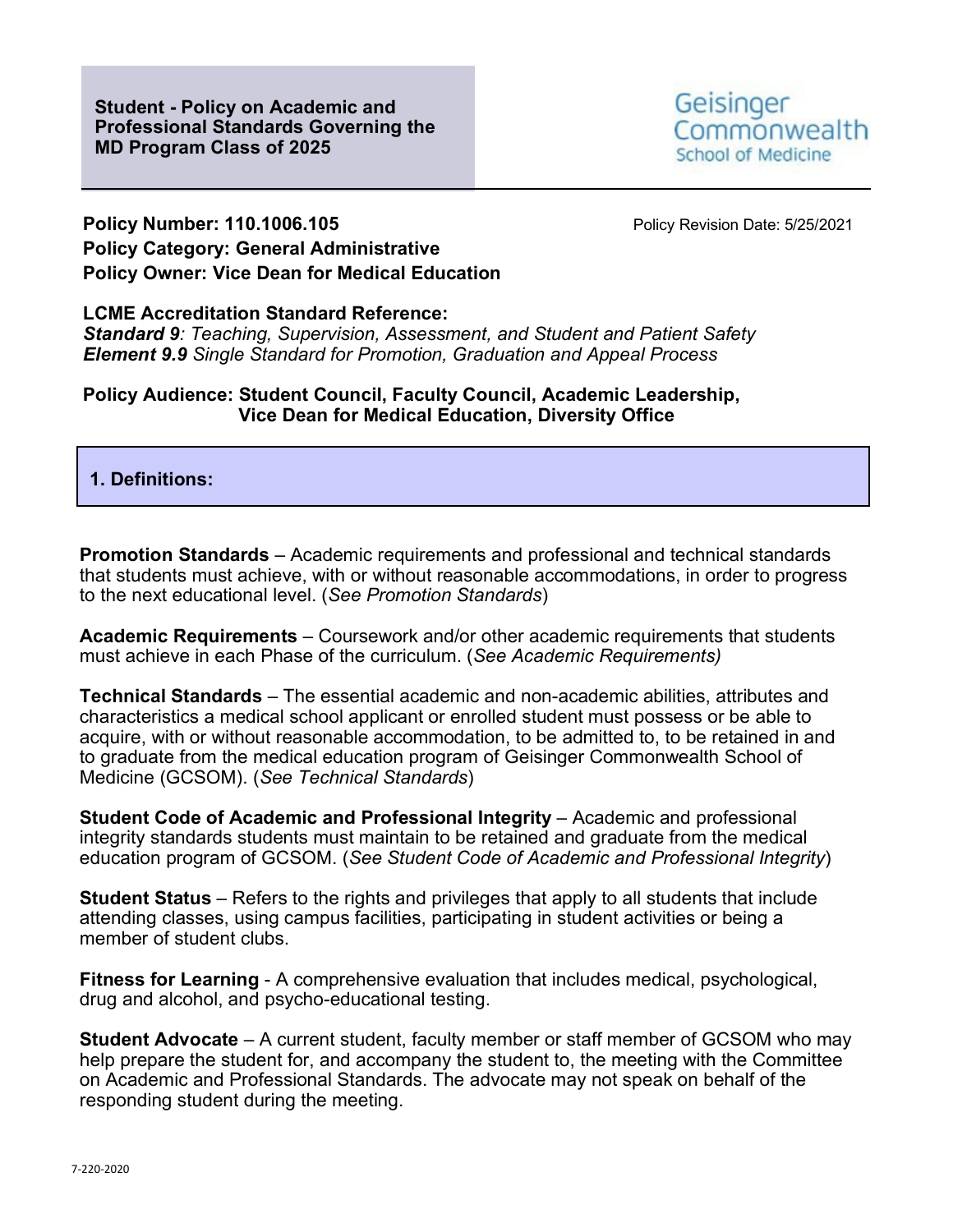#### **2. Review:**

Date of last review: May 25, 2021

## **3. Introduction / Purpose:**

GCSOM has an obligation to patients, its students, the institution, the medical profession and society to ensure that each graduate of the MD program meets all requirements of the GCSOM curriculum including the MD program objectives of patient care, medical knowledge, practicebased learning and improvement, interpersonal and communication skills, professionalism, and systems-based practice.

This document provides the policy and procedures for faculty and administrators to assess and approve the status of students as they progress through the curriculum. Promotion to sequential years requires that students meet promotion standards for each step (*See Promotions Standards)*

## **4. Governance and Enforcement:**

Vice Dean for Medical Education

# **5. Policy:**

The Committee on Academic and Professional Standards (CAPS) is charged with the responsibility to ensure that students meet all academic, professional and technical requirements of the medical education program (*See Academic Requirements, the Student Code for Academic and Professional Integrity and Technical Standards).*

As such, CAPS is responsible for recommending students to the GCSOM faculty for promotion and graduation. In addition, CAPS has the authority to monitor academic and professional performance and sanction students who fail to meet the Promotion Standards (*See Promotion Standards).*

In the event of any inconsistency between one or more provisions of this policy and one or more provisions of any other polices related to academic, professional and technical standards of the MD program, the provisions of this policy shall take precedence.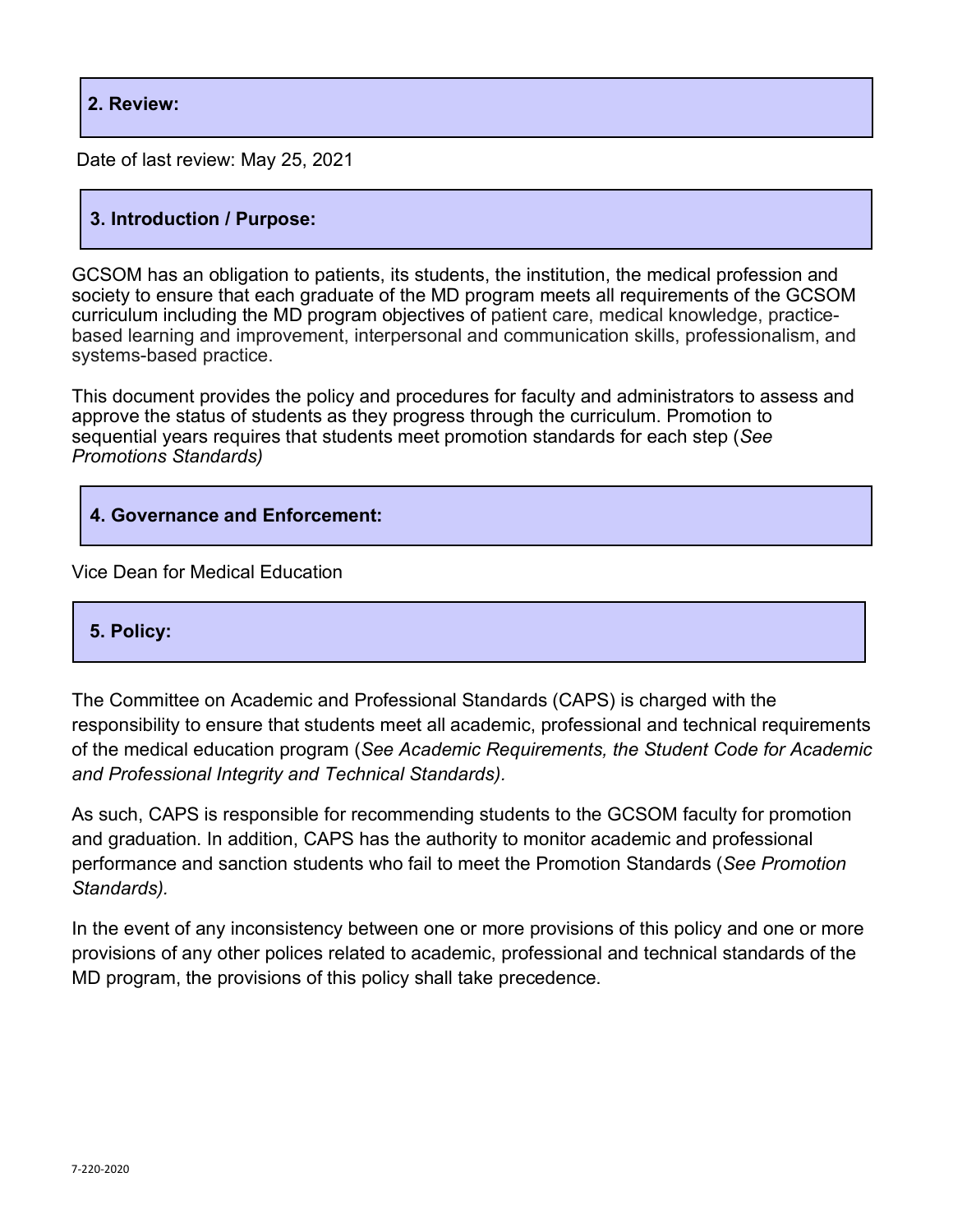#### **Section 1. Composition of the Committee on Academic and Professional Standards Governing the MD Program:**

CAPS is a faculty standing committee of GCSOM, with membership jointly comprised of appointments made by the Dean and those elected by Faculty Council. The membership of CAPS totals seven (7) including the Chair who is appointed by the Dean. The Chair does not vote except to break a tie.

Faculty serving on CAPS cannot be an MD academic advisor, course/clerkship director or faculty serving on a grading committee.

*Ex-officio* members of CAPS include the Associate Dean for Education Administration, the Associate Dean for Equity and Inclusion, the Associate Dean for Student Affairs, the Assistant Dean of Students and the Director of Academic Success. *Ex-officio* members participate in deliberations but do not vote.

If a Committee member has a conflict of interest, that member must recuse themselves from deliberations and voting on a student's case. Conflict of interest includes the following:

- Having provided health services, including psychiatric/psychological counseling,to the student involved in a CAPS action;
- Having a family or business relationship with the student involved in a CAPS action;
- Having been involved in a previous official adverse action outside the purview of CAPS with the student involved in the current CAPS deliberation;
- Having any other interaction with the student involved in the CAPS action that results in a conflict or the appearance thereof.

# **Section 2. Confidentiality:**

All proceedings and documents associated with CAPS meetings are confidential and adhere to FERPA requirements. All members of CAPS are required to sign a "Conflict of Interest and Confidentiality Statement" at the first meeting of each academic year. Student advocates will sign the confidentiality agreement prior to participating in the student case.

Any documents that a student receives related to a CAPS meeting are considered confidential and must not be shared other than with the student's advocate, who is also required to maintain confidentiality.

## **Section 3. Monitoring Actions Related to Academic, Professional and Technical Performance of Students:**

Students who meet expected academic, professional and technical requirements for each Phase of the curriculum are promoted to the next academic year or, at the conclusion of the fourth year, are recommended for graduation by CAPS.

Students who have demonstrated marginal performance across the curriculum (Refer Policy on Grading),even if that performance has not triggered a failure, can also be reviewed by CAPS. Specific requirements to enhance academic or professional performance may be made by CAPS.

Students who fail to meet and maintain academic and professional requirements may be reviewed by CAPS at any time and may be subject to the following sanctions.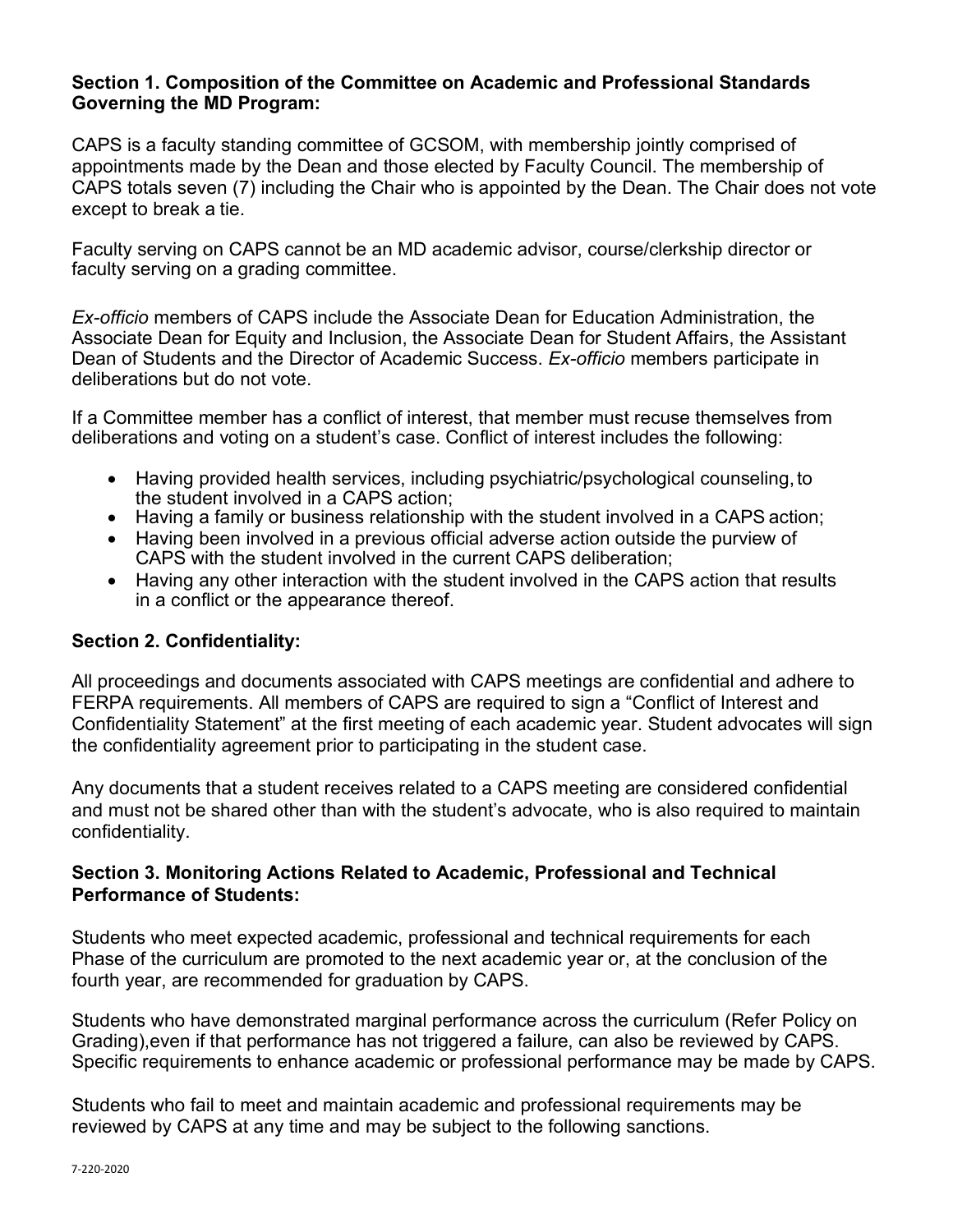## *Warning:*

Students are often placed on Warning upon their initial failure to meet academic requirements or maintain professionalism requirements, however, other sanctions can be imposed depending on the severity of the offense.

A student on Warning may require remediation and /or close monitoring. Failure to meet the terms of the warning outlined by CAPS will result in the student returning to the Committee. Warning is not reportable and will not be noted on the student's transcript.

# *Probation:*

A student may be placed on probation when they fail to meet the terms of Warning and continue to fail to meet/maintain academic and professional requirements, or for a serious first-time violation. Probation means that the student is on notice that if academic requirements and/or professionalism standards are not met, further action may be recommended by CAPS including but not limited to dismissal from GCSOM. The terms and duration of probation will be defined by CAPS and communicated to the student.

While on probation, students cannot participate in, hold or run for elected office in student organizations, or represent GCSOM at external meetings. The student cannot participate in activities that would entail absence from required curricular activities.

Probation is reportable and will be included as part of the permanent transcript and reported on the student's Medical Student Performance Evaluation (MSPE). An addendum to the MSPE will be included if a student is placed on probation after the initial MSPE is released.

## *Suspension:*

Suspension is the withdrawal of Student Status and immediate removal from the curriculum. Suspension may be for specific periods of time not to exceed the full academic year following the academic year in which the suspension was imposed.

A student may be suspended for failure to meet the terms of academic warning and/or probation, for new failures to meet/maintain academic, professional or technical requirements, or for any egregious violation of the above-mentioned requirements. The length and terms of the suspension will be determined at the time of the sanction and communicated to the student by CAPS. Suspended students may be readmitted after the suspension period by submitting a written request for readmission to the Committee on Academic and Professional Standards.

Suspension is reportable and will be included as part of the permanent transcript and reported on the student's Medical Student Performance Evaluation (MSPE). An addendum to the MSPE will be included if a student is placed on suspension after the initial MSPE is released.

#### *Administrative Suspension*:

7-220-2020 A student may be placed on administrative suspension by the Vice Dean for allegations of personal misconduct or observed behavior that threatens the well-being of self or others. An administrative suspension is immediate and does not require approval by CAPS but is brought to CAPS for review and additional recommendations. Administrative suspension is also reportable as noted above. (*See Leave of Absence Policy for further information).*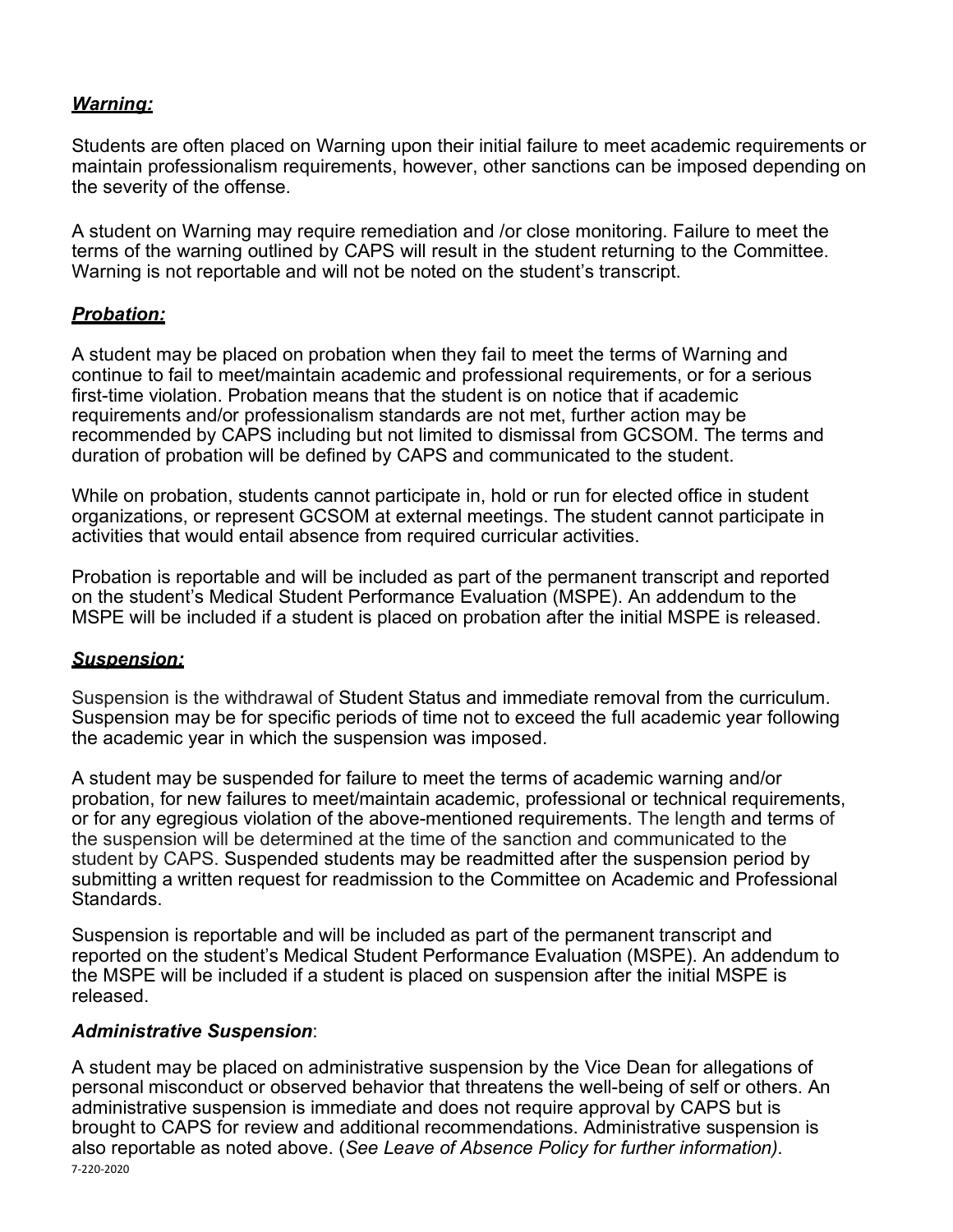## *Dismissal:*

Dismissal is the permanent termination of Student Status, including the loss of all instructional credit toward the MD degree and removal from the curriculum. A student may be dismissed for failure to meet the terms of probation or suspension or continued failure to meet the academic or professional requirements, or failure to meet technical standards with or without reasonable accommodations, or for any egregious violation of the abovementioned requirements.

#### *Revocation or Withholding of Diploma and Degree*:

If a student has graduated, or otherwise satisfied the requirements for graduation from GCSOM before violations of academic or professional standards are discovered, or before a determination of violations is complete, GCSOM reserves the right to revoke the diploma and/or degree conferred, or to withhold the conferring of a degree or diploma otherwise earned for a specified period of time or indefinitely.

#### *Fitness for Learning:*

CAPS may require an evaluation for "Fitness for Learning" prior to ongoing enrollment and/or promotion which can be included as a part of any of the above-mentioned sanctions (except for Dismissal).This is a comprehensive evaluation that includes medical, psychological, drug and alcohol, and psycho-educational testing.

## **Section 4. Obligations to Students Referred to CAPS:**

A student referred to CAPS is entitled to the following:

- Notice of the referral to CAPS, including the nature of the referral and the evidence on which the referral is based, and of the CAPS meeting date;
- The opportunity to have a non-participating advocate support the student through the referral and hearing process. The Associate Dean for Student Affairs' office may assist the responding student in identifying an advocate, if requested;
- The opportunity to respond to the concern(s) raised by the referral to CAPS; and
- The opportunity to meet with the Associate Dean for Student Affairs (or designee) to review the CAPS decision.

Students are expected to attend their hearings when scheduled. If a student fails to attend a hearing for any reason other than a legitimate emergency, the hearing may be held in the absence of the student. Students can request to have a hearing rescheduled. Requests to reschedule must be submitted in writing to the CAPS chair at least two business days prior to the hearing, except in situations of exigency preventing adequate notice. Requests must come directly from the student receiving a notice letter. Rescheduling is at the discretion of the Chair of the Committee and can be denied.

If a student requires accommodations for a disability during the hearing process, they must inform the CAPS Chair no later than two business days after receiving notice of a hearing.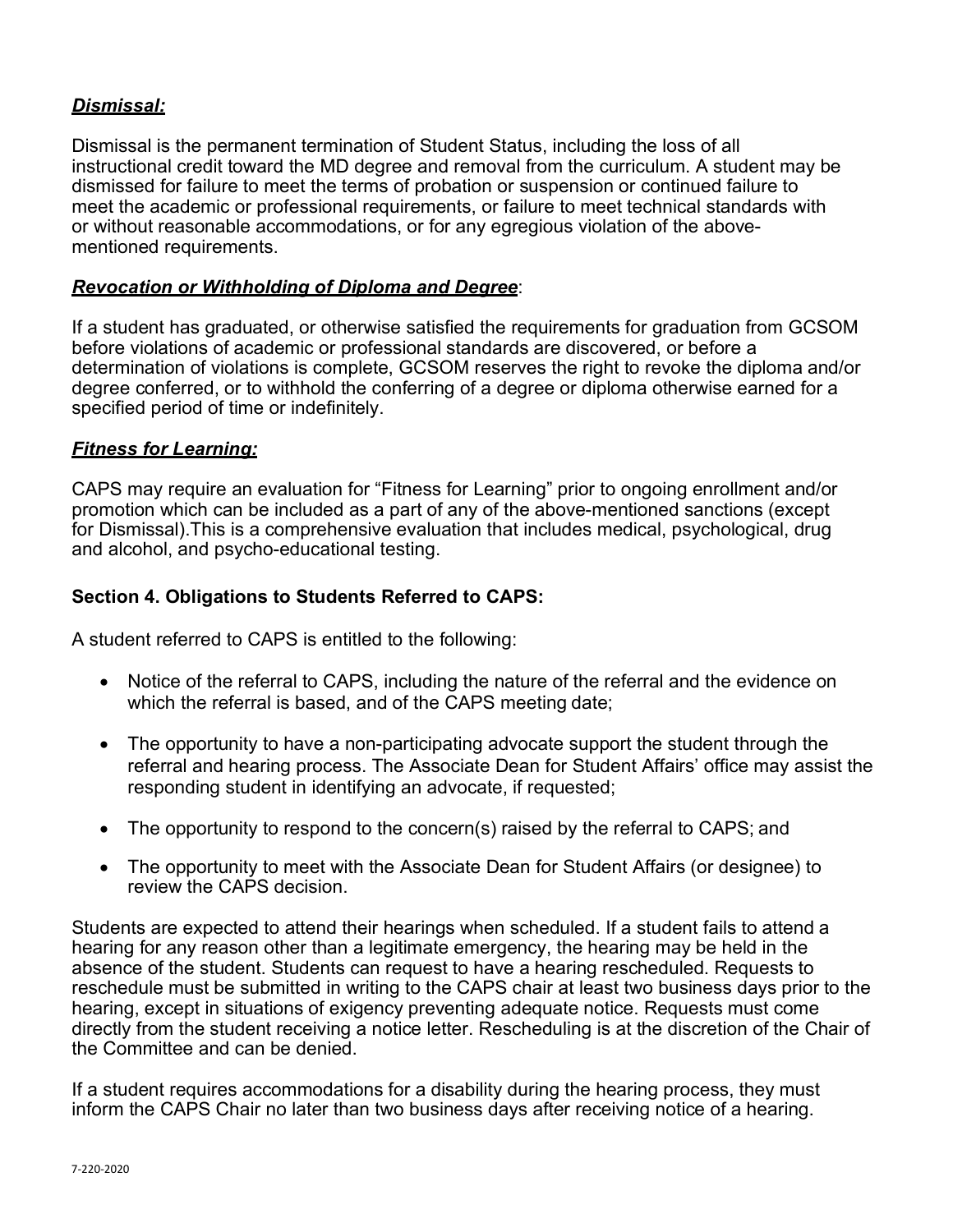# **Section 5. CAPS Meeting Procedures**

During CAPS meetings, Committee members will have access to all referral information as well as the student's academic record and prior CAPS records.

With the written consent of students appearing before CAPS, the student's presentation will be audio recorded. The audio recording is created exclusively for the following two purposes: a) for reference by CAPS during deliberations; and, b) for reference by appropriate persons during an appeal. No other recordings of proceedings are allowed and no other access to the recording is permitted. The audio recording is destroyed following the conclusion of the proceedings and exhaustion of the student's appeal, if applicable.

Following the student's presentation, and any questioning of the student after their presentation, all individuals other than CAPS members will be dismissed from the room so that CAPS may deliberate in closed session. CAPS will determine, based upon the available information, whether the allegations considered should be sustained.

The standard of proof is whether, based on the information available to CAPS, it is reasonable to conclude that it is more likely than not that the violation(s) took place. If it is determined that a violation(s) has occurred for which the responding student is responsible, CAPS will initiate sanctions consistent with this Policy, considering the totality of the responding party's record including any previous disciplinary actions.

The result of the hearing and any sanctions imposed will be communicated to the student in writing by the CAPS Chair, generally within ten (10) business days from the date of the hearing. If found responsible of certain specified violations where the law so requires, appropriate notification will be made.

Because the goals and objectives of GCSOM's policies differ from those of the civil and criminal justice systems, in situations which give rise to both violations of the GCSOM policies as well as violations of any local, state or federal law, student conduct proceedings may move forward without regard to pending civil litigation, criminal arrest, and/or prosecution.

Proceedings under GCSOM's policies may be carried out prior to, simultaneously with, or following civil or criminal proceedings off-campus. CAPS reserves the right to postpone hearings and/or deliberations until the conclusion of legal proceedings

## **Section 6. Appeals:**

All decisions of CAPS are final, except for adverse decisions affecting advancement, graduation or dismissal. A student may appeal such adverse decisions to the Dean in writing within ten business days of the date of student notification.

The appeal may be based only on one or more of the following grounds:

- Procedures set forth in the Policy on Academic and Professional Standards Governing the MD Program were not followed;
- New and relevant information, not available at the time of the hearing, has arisen. If new information comes to light, a student's case will be sent back to CAPS forre-adjudication